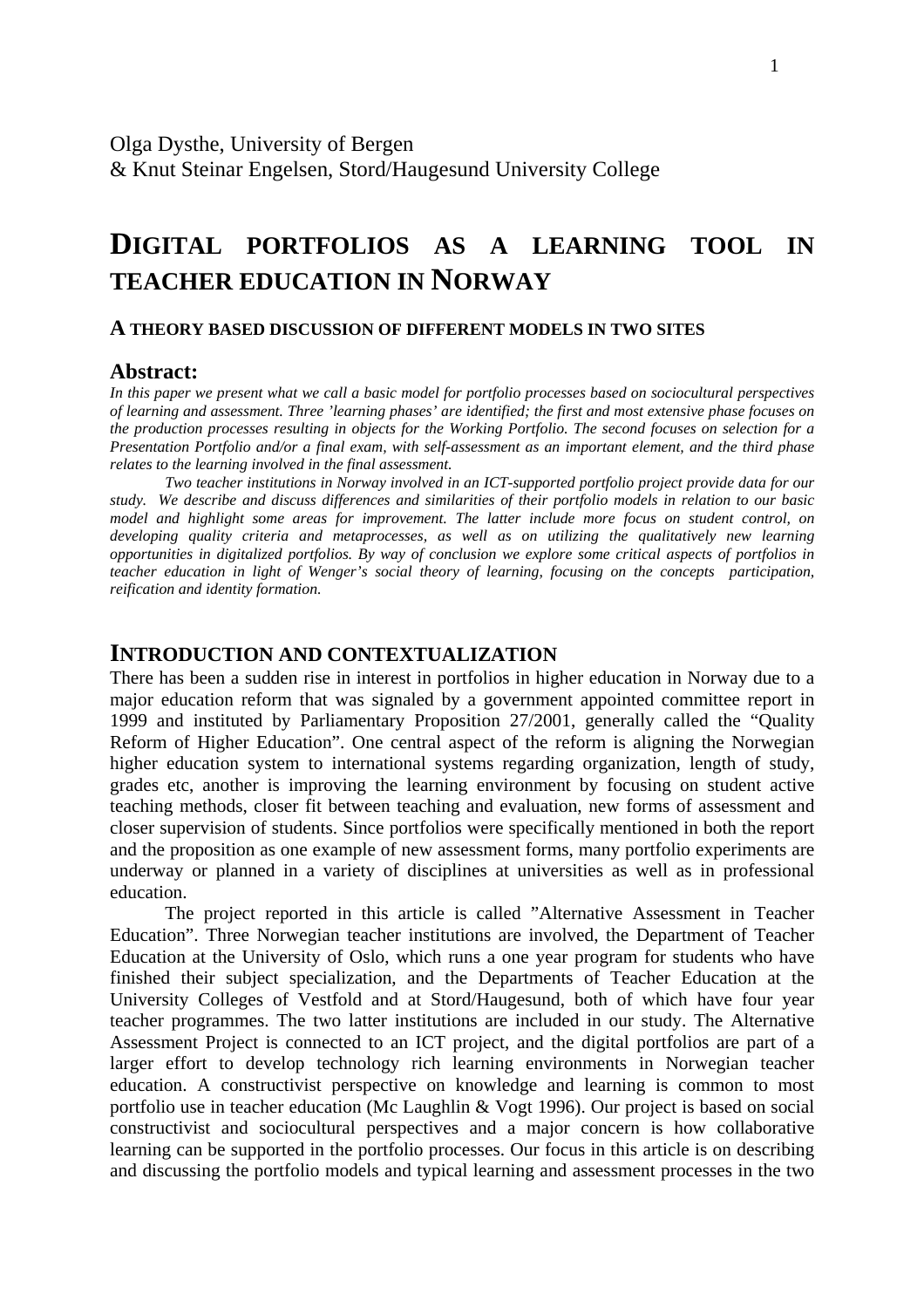sites, with a particular emphasis on the learning potential and areas of improvement. Our main questions are:

- What are similarities and differences in the portfolio models the three sites have implemented?
- What are particular areas for further improvement?
- What are critical factors in portfolio work as regards students' learning processes?
- How is the digital aspect of portfolios utilized and what are unused potentials?

In order to answer these questions we have developed what we call "a basic model of portfolio processes" which we use as an instrument to describe variations within each site and across sites. Our data come from three sources: project reports from each site, semistructured interviews with teachers and regular, reports from semimonthly meetings in the project group during the autumn semester 01 and the spring semester 02.

### **II. A BASIC PORTFOLIO MODEL**

Zeichner & Wray (2000) distinguished between the "learning portfolio", often used throughout the duration of a pre-service teacher education program, the "credential portfolio", often used to assess prospective teachers' readiness to receive an initial teaching license, and the "employment portfolio", a showcase portfolio representing students' best work and used when they applied for teaching positions (pp 615- 616).The portfolio type we discuss in this article does not correspond to any of these categories, as it *is a discipline based "learning and assessment portfolio"*.

Before presenting our theoretical perspectives we will outline what we have called 'a basic portfolio model'. Defining the portfolio in education is no easy task. One of the most commonly used definitions is by Paulson, Paulson & Meyer (1991):

A portfolio is a purposeful collection of student work that exhibits the student's efforts, progress, or achievements in one or more areas. The collection must include student participation in selecting contents, the criteria for judging merit, and evidence of the student's self reflection (p. 60).

This is a normative definition that would exclude several of the 'portfolios' we present in this article; and we will discuss this point later. In international literature there is a great variety of portfolio models (Black et. al. 1994, Brown et al. 1997, Yancey & Weiser 1997, Klenowski 2002), but common to most of them seem to be "collection, reflection, selection" as well as the postponement of summative assessment (Hamp-Lyons & Condon 2000, p. ). Portfolios were first widely used in the arts and in writing and consensus has developed in these subject areas about the usefulness of these characteristics. The model presented in Fig. 1 is based on a collection-reflection-selection framework, and as such it can be seen as a benchmark to determine the success of portfolios in these two sites. But because of the rapid spread of portfolios to a great variety of disciplines and contexts in Norway, it is important to discuss whether this framework is equally useful everywhere. There was no unified conception of portfolios among teachers in the participating sites. It is also worth noting that none of the institutions had any previous experience of using portfolios. By presenting this model we want to raise the awareness of advantages and disadvantages of this particular model.

But the model is primarily a descriptive tool, and our purpose is to illustrate how the learning potential at different stages in the portfolio processes depend on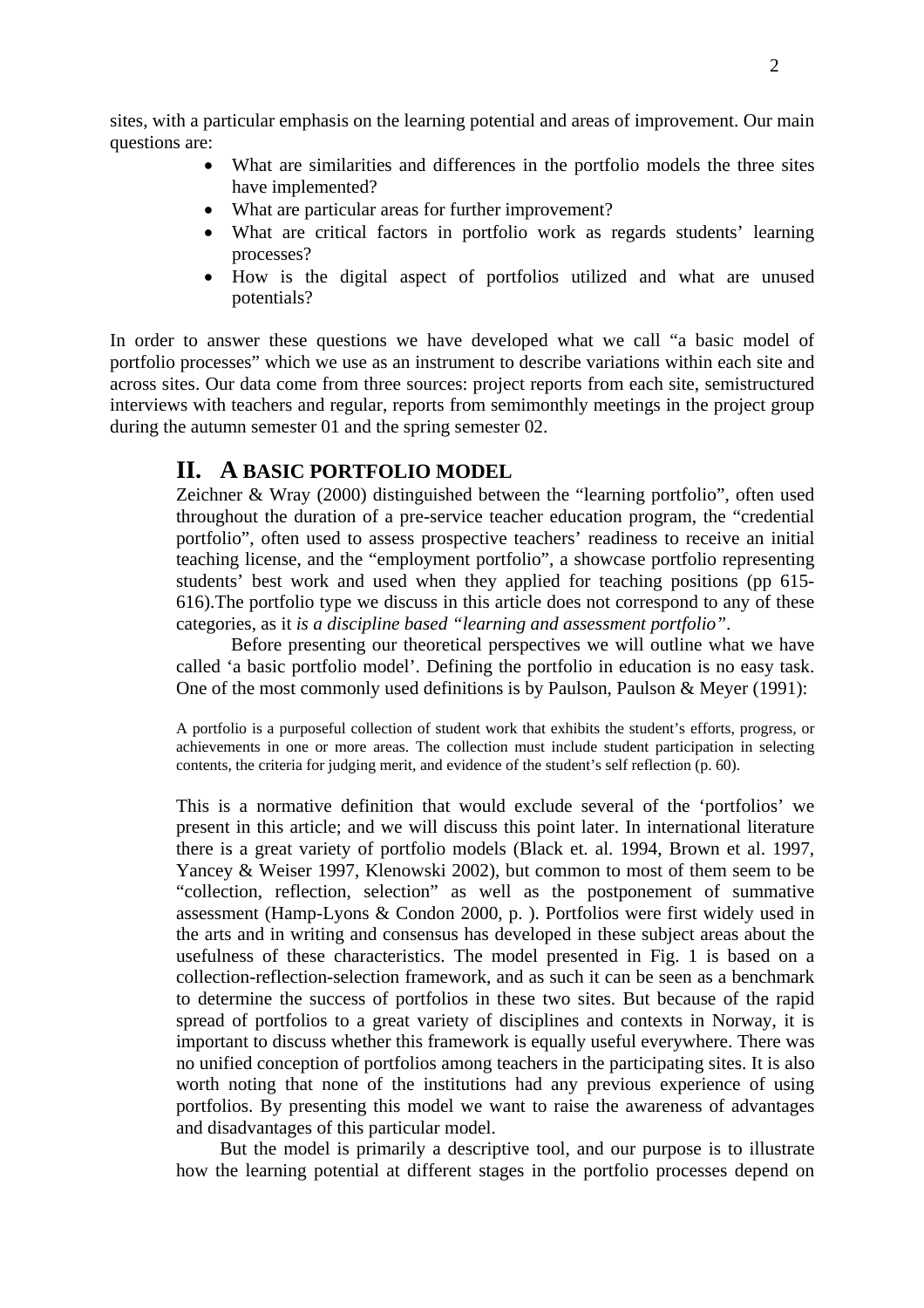what choices are made regarding some key factors in each of the 'learning phases'. We have chosen this term because we have been particularly interested in how the portfolio can support student learning. In real life the portfolio learning processes are continuous and iterative. Our figure is meant to identify critical factors for improvement in institutions where they have just started using portfolios. Fig. 1 is called the basic model because it summarizes the questions we posed to each institution in order to describe them, and figs. 2-5 show some characteristics of portfolio use in four disciplines.

### **Learning phase 1**

This phase comprises activities and processes resulting in a variety of objects (written, oral, visual, practical) which are collected in a Working portfolio, learning is dependent on a number of factors that vary from site to site. We have identified a number of key questions to ask in order to identify how portfolios are used in phase 1. Some questions relate to the macro level, some to the micro level:

- *Organization*. How are learning processes organized? (i.e. are they mainly lecture based , case based, project or problem based?) What combinations?
- *Individual-collective*. How is the relationship between individual and collective/collaborative work? What kinds of work dominates?
- *ICT.* Are ICT used primarily for individual writing and for organisation of portfolio processes, or also for feedback, discussion and collaboration?
- *Feedback practices*. Who gives feedback and how is it organized? (peer/teacher, written/oral, individual/group, digital/paper based)
- *Metaprocesses*. To what extent are reflection as well as discussion and negotiation of criteria integrated in the work with theoretical and practical aspects of the subject area?

Teacher and peer feedback are crucial aspects of formative assessment (Topping 2003).

#### **Learning phase 2**

In our basic model this phase is connected with students' selecting documentation for their Presentation Portfolio (PP), regardless of what media it is presented in. Important questions to ask in order to determine what and how students learn in phase 2, are:

- *Self assessment* Are students involved in self assessment as part of the selecting what goes into the PP, and do they use criteria and reflection in doing so?
- *Criteria* Have students been given explicit criteria for what counts as good quality work? Have these been developed in cooperation with the students or negotiated with them?
- *Reflection* Are students asked to write reflective texts for their PP?

Self assessment of portfolio work are seen as important aspects of formative assessment (Topping 2003).

### **Learning phase 3**

Summative assessment is center stage in phase 3, which covers a very short period of time compared to phase 1. By calling also this a 'learning phase', we want to emphasize the learning potential in the summative assessment process, and we have identified some critical factors: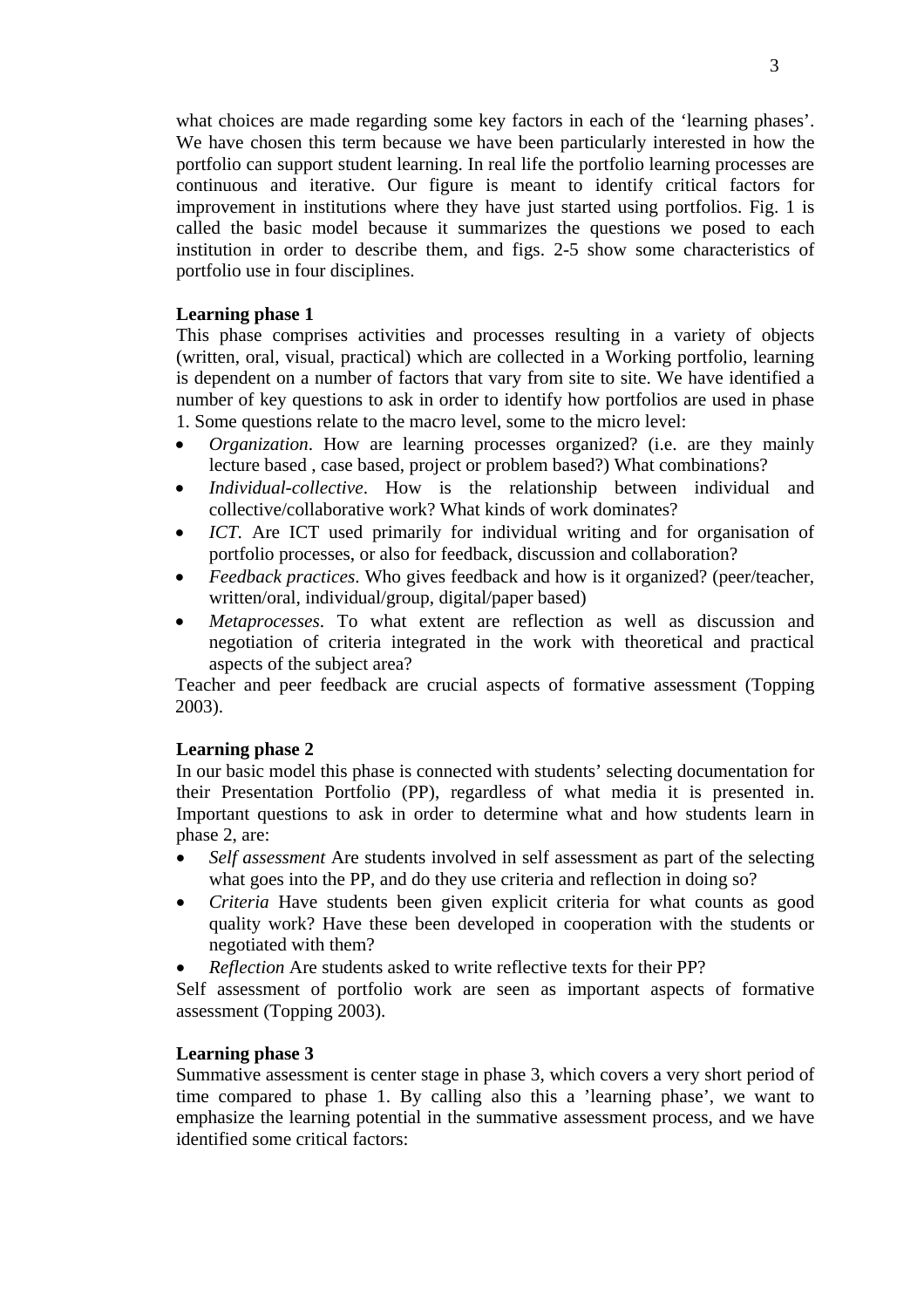- *Object of assessment*. What is being assessed? The portfolio itself? Portfolio based oral or written performance? Combination of portfolio and traditional exam?
- *Student involvement*. Is the student directly involved? What degree of control does the student have over the object of assessment?
- *Criteria.* Are the criteria implicit or explicit? Do the criteria include process or just product?
- *Assessor.* Is the traditional Norwegian pattern of external assessors + teacher still dominant? Are peer and self assessment used for summative purpose?
- *Reflection*. Is there any space for setting new learning goals on the basis of assessment results?

*Fig. 1. Basic model for portfolio processes in the project "Alternative assessment in teacher education*



*in Norway"* 

This model is influenced by Hamp-Lyons & Condon (2000) who insist that *collection, reflection and selection* are "the basic components, the essential proteins, from which we believe all portfolios must be built" (p. 120). They argue that a portfolio model without these components "will be less than it could be" (ibid.). Even though Hamp-Lyon & Condon are mainly preoccupied with the writing portfolio, we find their argument relevant for portfolios in general.

This raises, however, the question of the status of our model, whether it is purely descriptive or normative. Primarily we see the model as just a tool which is useful for visualizing some basic elements of how portfolios are used; a tool to help us distinguish similarities and differences in different sites. As is often the case with models, however, there is a thin line to normative usage, and we will return to the question about whether "collection, reflection and selection" are in fact constitutive of portfolios as a learning tool.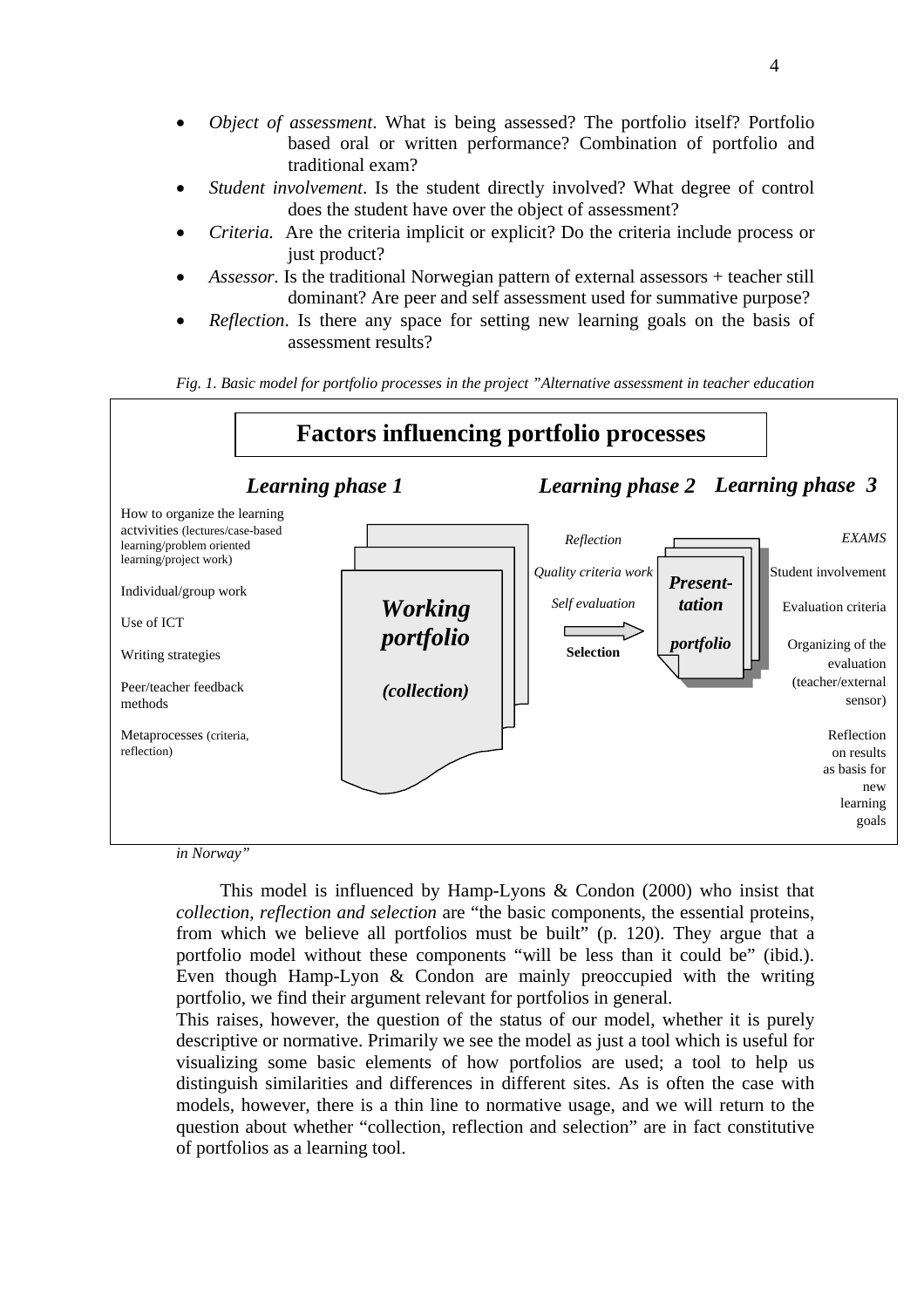# **III. PORTFOLIOS AS A LEARNING AND ASSESSMENT TOOL IN LIGHT OF SOCIOCULTURAL THEORIES OF KNOWLEDGE AND LEARNING**

From sociocultural perspectives knowledge and learning are viewed as situated, social, distributed and mediated, dependent on language and dependent on participation in communities of practice (Säljö 2000, Dysthe 2001). In our view these perspectives of learning may help us understand as well as improve learning environments in higher education. Computer Supported Collaborative Learning (CSCL) (Salomon 1995, Koschman 1996), which is the paradigm for introducing information technology in the teacher education project we deal with in this article, is based on sociocultural perspectives. They also govern our understanding of assessment as closely integrated in the learning processes instead of as a separate event after learning has taken place (Gipps 1994, Greeno, Collins & Resnick 1996).

### *Portfolios as mediating artifacts*

The cultural historical school of Vygotsky, Luria and Leont'ev underlined the fact that human beings develop and use physical, technical and semiotic tools. Tools are intellectual and practical resources which we have access to and which we use to understand the world around us and to act on it. Portfolios are mediating cultural tools, and the physical and cultural aspects of them are important, as well as the rules and routines and processes the portfolios are surrounded by and embedded in. If portfolios are seen solely as an assessment tool, the main focus is usually on the products. We look at portfolios primarily as tools or artifacts that mediate learning. Digitalization of portfolios provides an interesting example of how learning processes change when the mediating tool changes. The first step is often to use digital portfolios just as a different medium of storage, and the next one is to ask what new learning potential digitalization offers (Otnes 2002). Is there a potential in using multimedia and hypermedia in general? (Woodward & Nanlohy 2002) Can the possibility of openness given by ICT offer better conditions for self- and peer assessment? (MacDonald 2002) Could written dialogue, both synchronized and asynchronized, be complementary to oral dialogue and thereby improve reflection? (Sorensen 1999) Our empirical data suggest such possibilities.

### *Learning as situated, social and distributed*

The term 'social' is used in at least two meanings when related to learning (Wertsch 1998); one emphasizes the historical and cultural *context* which the learner is situated in, the other the relational and interactional aspect. Both are relevant to portfolio processes.

The second meaning of 'social' focuses on *interaction* processes. As shown in Fig. 1 collaborative learning in various forms are at the centre of what we have called "Learning phase 1". Koschman (1996, p. 13) points out that it is easy to recognize examples of 'collaborative learning', but difficult to define what it is. While Bruffee (1993) focused on the goal of collaboration as enculturation into communities of practice, Roschelle & Berend (1995) described it as mutual engagement in problem solving. Salomon (1995) emphasized "genuine interdependence" as the main prerequisite for collaborative teamwork, and he has also pointed out some of the common pitfalls for productive group collaboration. Technology should ideally serve as support to collaborative processes (CSCL) and a long-term goal of our project is therefore to find out in what ways the digital portfolio may enhance collaborative learning processes.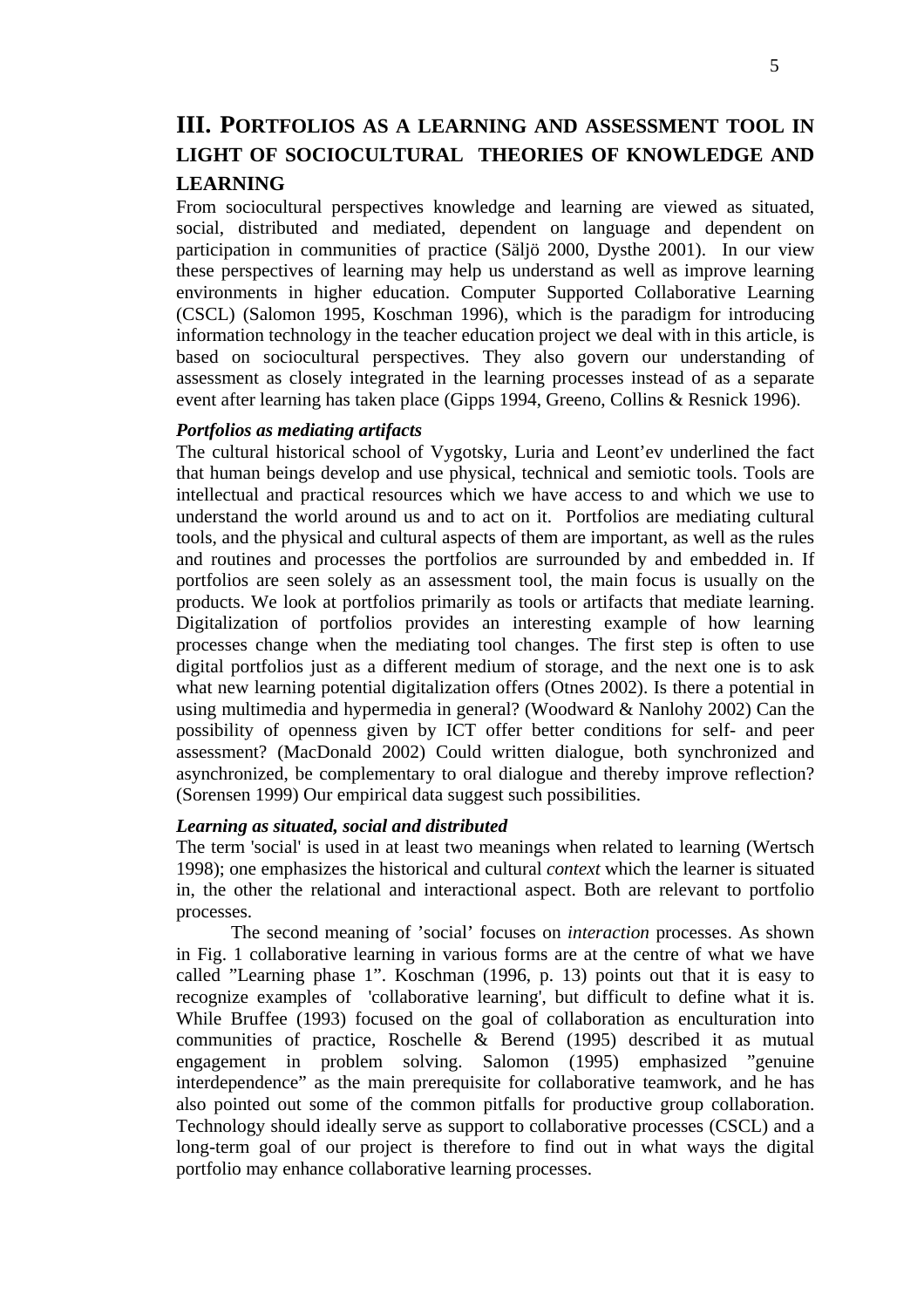When knowledge development and knowledge *production* is in focus instead of knowledge *reproduction,* the notion that knowledge is *distributed* becomes of practical importance in the learning activities. Learning is dependent on how well the group is able to draw on the different skills and insights of its members and thus extend beyond the capacities of the individual*.* Digital portfolios may open up new opportunities of making visible how the knowledge of different students complement each other, for instance because they gain access to other students' portfolios and to different kinds of collective shared documents, and because they can make hypertextual connections. The mother-tongue models from Vestfold and Stord/Haugesund and their elements of collaboration across institutional borders are examples of this. An important issue is whether coproduction of knowledge and distributed learning actually takes place, or whether it is only a juxtaposition of different persons' knowledge? The latter is often the case when students coordinate different learning tasks without utilizing each other's knowledge. Do the portfolios reflect not only the contributions of each member but also the 'added learning value' of dialogical interaction of different voices? (Dysthe 1996).

From a sociocultural perspective language is not just a mediating tool for learning, but closely bound up with thinking itself (Vygotsky 1986). Language is part and parcel of all phases of portfolio work, not only when the documentation is a written product. Collaborative learning processes are dependent on shared oral and written information and on dialogic interactions at all stages of knowledge production.

#### *Learning as participation in communities of practice.*

In theories of 'situated cognition' learning is seen basically as a process of enculturation into a community of practice (Brown, Collins & Duguid 1989, Lave & Wenger 1991). A community is characterized by *mutual engagement, joint enterprise and shared repertoirs* (Lave & Wenger 1991, Wenger 1998). Students in teacher education participate in several communities of practice during their education, most noticeable the learning community of peers and teachers at the particular teacher institution and the community of practicioners in the school(s) where they are student teachers. Within each of these communities students may also participate in a number of others, for instance the various disciplinary communities and various peer groups. In order to define a teacher education class or a peer group as 'a community of practice', the students must share a mutual engagement in learning, be willing to define the particular learning task as a joint enterprise and share 'repertoires', for instance strategies for group work, for how to give response or for how to create hypertextual links. A portfolio assignment may be located within different communities of practice, and the particular context where it is situated will make a difference regarding the opportunity space it affords for the students.

'Participation' is both personal and social, and the term describes "a complex process that suggests both action and connection. It combines doing, talking, thinking, feeling, and belonging (Wenger 1998, p. 56). Participation includes all kinds of relations, not just collaborative, but also conflictual and competitive. This is in keeping with Bakhtin's view of dialogue where the creative potential lies in the tension between multiple voices and conflicting perspectives (Bakhtin 1986, Dysthe 2001). An important question to ask is therefore whether portfolio assignments presupposes students' participation in and across different communities of practice or only individual engagement with the tasks.

'Reification' is a concept introduced by Wenger (1998) which etymologically means "making into a thing". Wenger uses reification in a more general sense about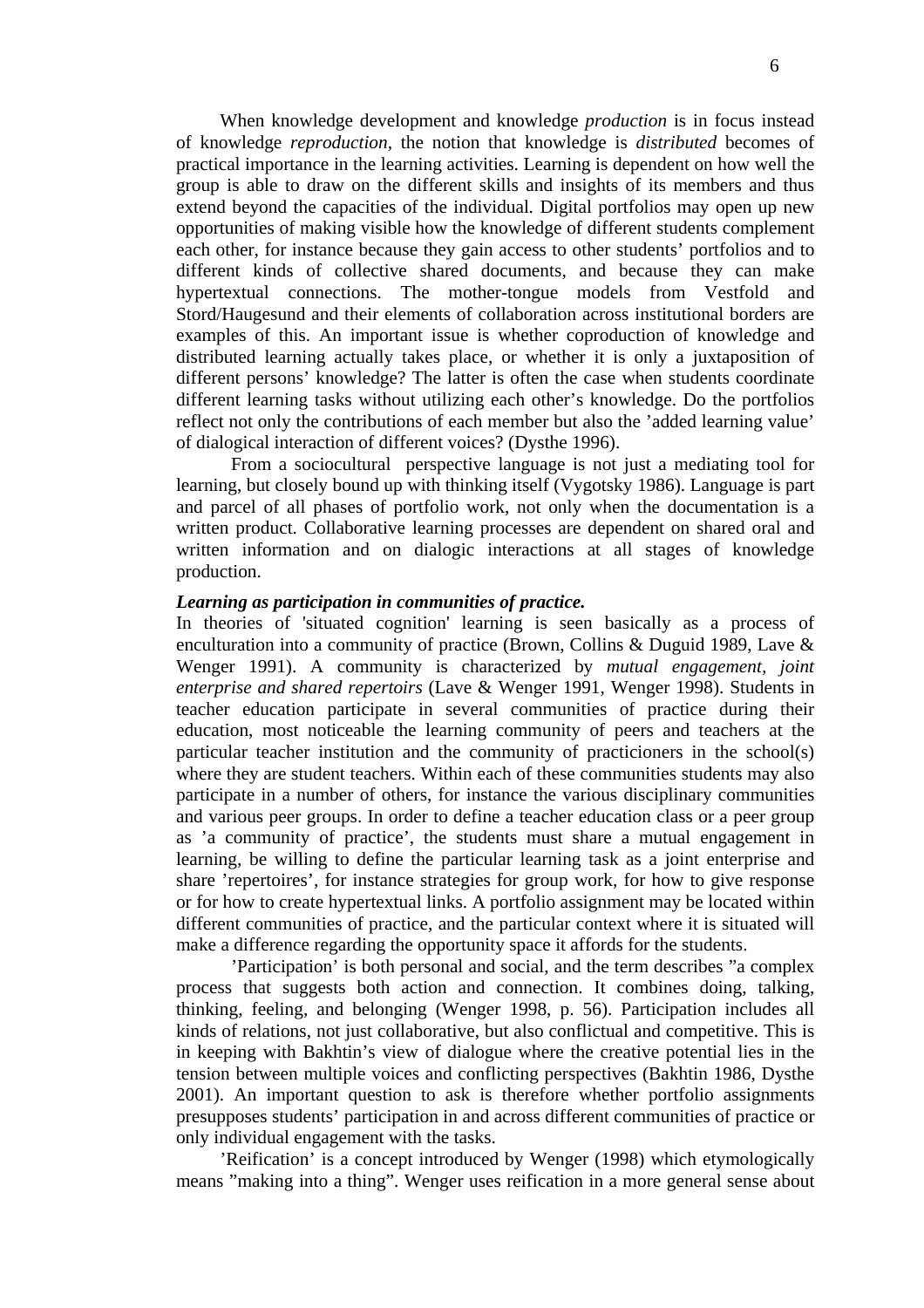processes that give form to our experience by producing objects, processes that include for instance "making, designing, representing, naming, encoding" (Ibid p. 59), as well as the products of such processes. The concept is a difficult one, but we will nevertheless explore some implications of seeing portfolios as reification of practices.

One implication is the close connection between process and product. When a certain understanding is given a form, for instance in a portfolio artifact, this form then becomes a focus for negotiation of meaning. Reification does not simply translate meaning into an object; such translation is never possible and "therefore the process and product always imply each other" (Ibid. p. 60). In portfolio artifacts the process is implicit in the product. To what extent the process itself should be documented and thus reified, is a recurrent question of discussion in portfolio literature. Portfolio products may vary from written or multimedial texts to material objects or a video of a drama performance, and even though the latter may contain more of the process than a written text does, in principle the product always implies the process. It is therefore important to realize that portfolio artifacts "are only the tip of an iceberg, which indicates larger contexts of significance realized in human practices. Their character as reifications is not only in their form, but also in the processes by which they are integrated into these practices" (Ibid, p. 61). We will discuss some of the implications of looking at portfolios as reification of practice in the last section of the paper and tie this to identity formation for teacher education students.

## **VARIATIONS OF PORTFOLIO MODELS IN TWO NORWEGIAN TEACHER EDUCATION INSTITUTIONS**

After a brief contextualization of the use of portfolio in teacher education at Vestfold and Stord/Haugesund University College, we present a visual model of how portfolios are used in two subjects in each site. Our brief comments relate to characteristic aspects of each phase and the degree and use of digitalization.

### **Teacher Education at Vestfold University College**

#### *Contextualization and brief description*

At Vestfold University College the faculty board decided on a model very similar to our basic model as a framework for the use of portfolios in all subjects, but there are nevertheless considerable disciplinary variations regarding content, structure, assignments, processes and assessment of the portfolio. Our data indicate that this institution utilizes the potential of ICT in the portfolio process, also as a means of achieving a collaborative learning environment, to a higher level than Stord/Haugesund has managed so far. In Norwegian (mother tongue education) the use of hypertext for building collective structures is a significant aspect. Vestfold has instituted portfolio based oral exams for final assessment. The subject syllabus is partly replaced by compulsory portfolio assignments that describe learning goals, content, work methods and use of ICT. In some of the subjects there are no parallel syllabus-based exams.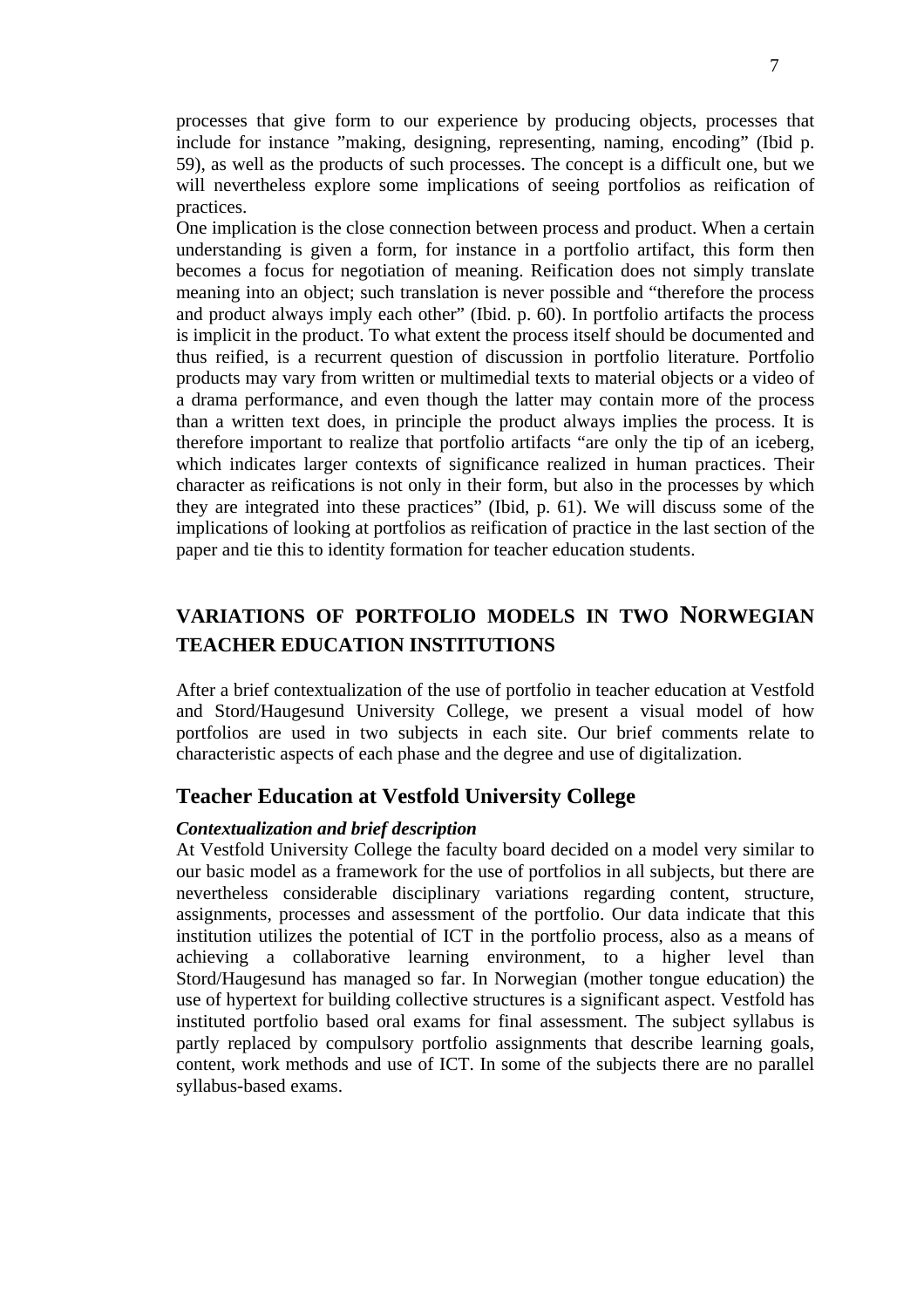Commonalities of all the portfolio models at this site: 1. the portfolio is stored and organized digitally, either netbased or in a closed system, i.e ClassFronter<sup>1</sup> and students are



*Fig. 2: Portfolio model of Religion, Vestfold*

supposed to utilize the digital medium for instance multimedial texts, interactivity and hypertext. 2. the portfolios are in principle open and accessible to a general public, with the exception of sensitive material regarding pupils or the students themselves. Transparency is an important principle at the Vestfold site and this implies that fellow students can access each others' portfolios as a necessary prerequisite for cooperative learning and collective processes. 3) collaborative processes are built into portfolio assignments, including reflection and peer/teacher feedback (Learning phase 1).

Religion emphasizes cooperation with other subjects, for instance art, and students building their own syllabus as an integrated part of the portfolio process. The Mother tongue model has a strong emphasis on building collective texts through the use of hypertext. It is also characterized by extensive use of net based dialogue among the students, especially chat.

<span id="page-7-0"></span><sup>1</sup> <sup>1</sup> ClassFronter is a Norwegian framework for web-based learning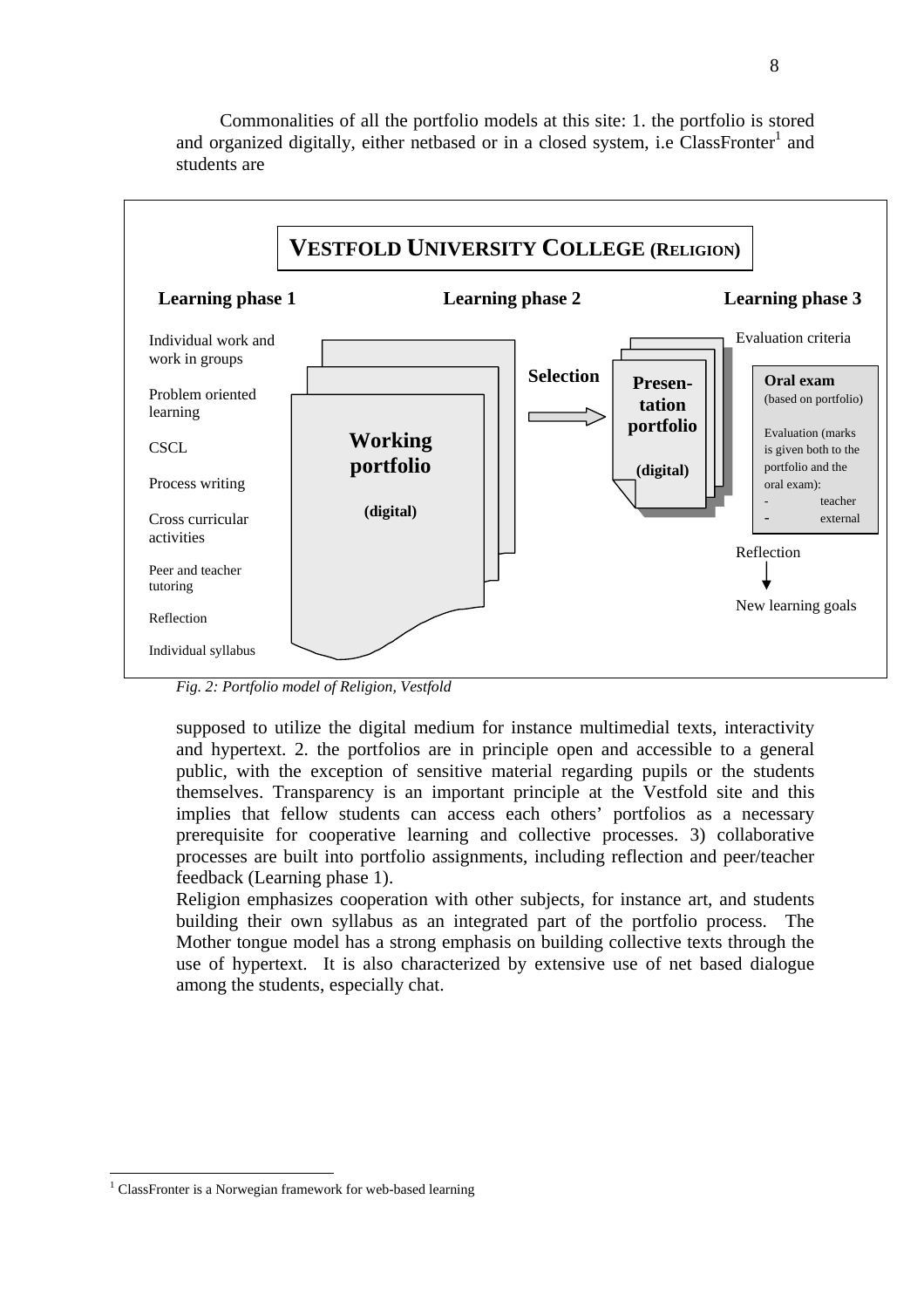

*Fig. 3: Portfolio model of Norwegian language and literature, Vestfold* 

The criteria for selection are mainly defined by the teachers (Learning phase 2). The selection process involves a focus on new learning goals. The oral exam is based on the student presenting selected aspects of his or her portfolio.

### **Teacher Education at Stord/Haugesund University College**

### *Contextualization and brief description*

The Stord/Haugesund portfolios were not introduced from the project leadership as a direct and integral part of innovation. Instead each discipline was encouraged to develop their own assessment, preferably portfolios, based on the principle that the assessment should mirror the pedagogical methods used. It was thus from the outset at bottom-up innovation strategy. As a result a variety of portfolio models have been tried out, but at the expense of systematic experimentation and discussions at faculty level.

The two examples from Stord/Haugesund both differ a great deal from our basic model, especially in relation to learning phase 2, where selection and criteria work is absent. A specific characteristica is that the portfolios are not being assessed directly, only indirectly through oral exam (Mathematics) or a home based essay exam (Mother tongue), both based on portfolio content. Both subjects also use traditional syllabus-based exams in addition to the portfolio system.

We have chosen to present the portfolio model in Mathematics as well as in Norwegian language and literature, to illustrate differences within this site. In Mathematics one third of the grade was based on the portfolio related oral exam and 2/3 on two traditional written exams. The portfolios are stored digitally and thus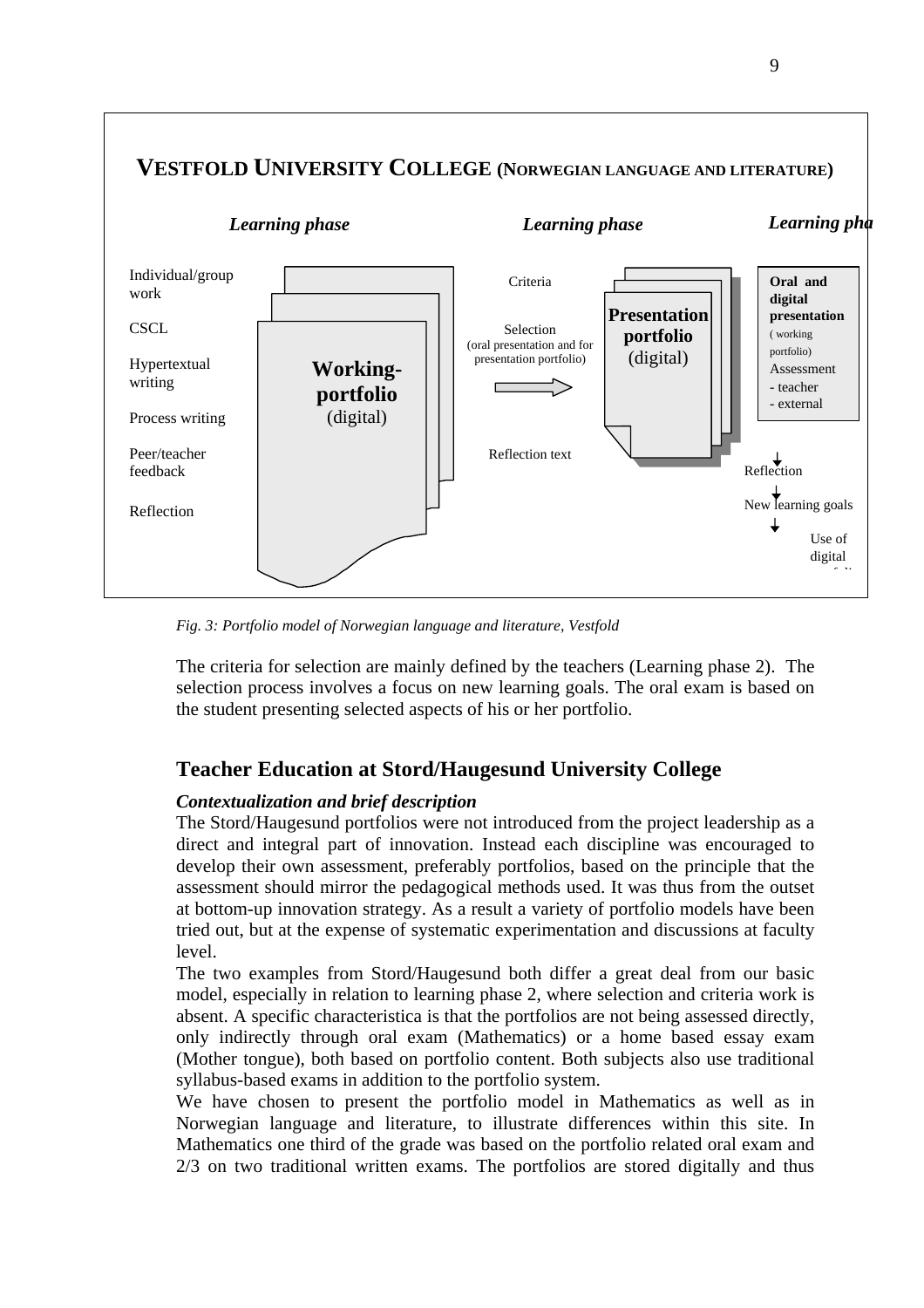made accessible to all students. Some groups used ClassFronter for sharing their work, but not much for discussion.



Fig. 4: Portfolio model of Mathematics, Stord/Haugesund

In Mathematics Learning phase 1 combines both a Working portfolio (containing everyday math assignments) and a Presentation portfolio consisting of coursework set by the teacher.

A particular feature of this model was that there was no connection between the students' Working portfolio and the Presentation portfolio. Students made no selection and therefore they did not work specifically with quality criteria. Learning phase 2 was seemingly non existant, but students did choose which aspects of all portfolio group assignments to present for the oral exam. Learning phase 3 consisted of group based oral exams, where the presented aspects were discussed with the external assessor and the teacher. Reflection and self-assessment were not prominent in this model.

The portfolios in Norwegian language and literature are stored digitally and some of the portfolio products are collective with emphasis on the use of hypertext.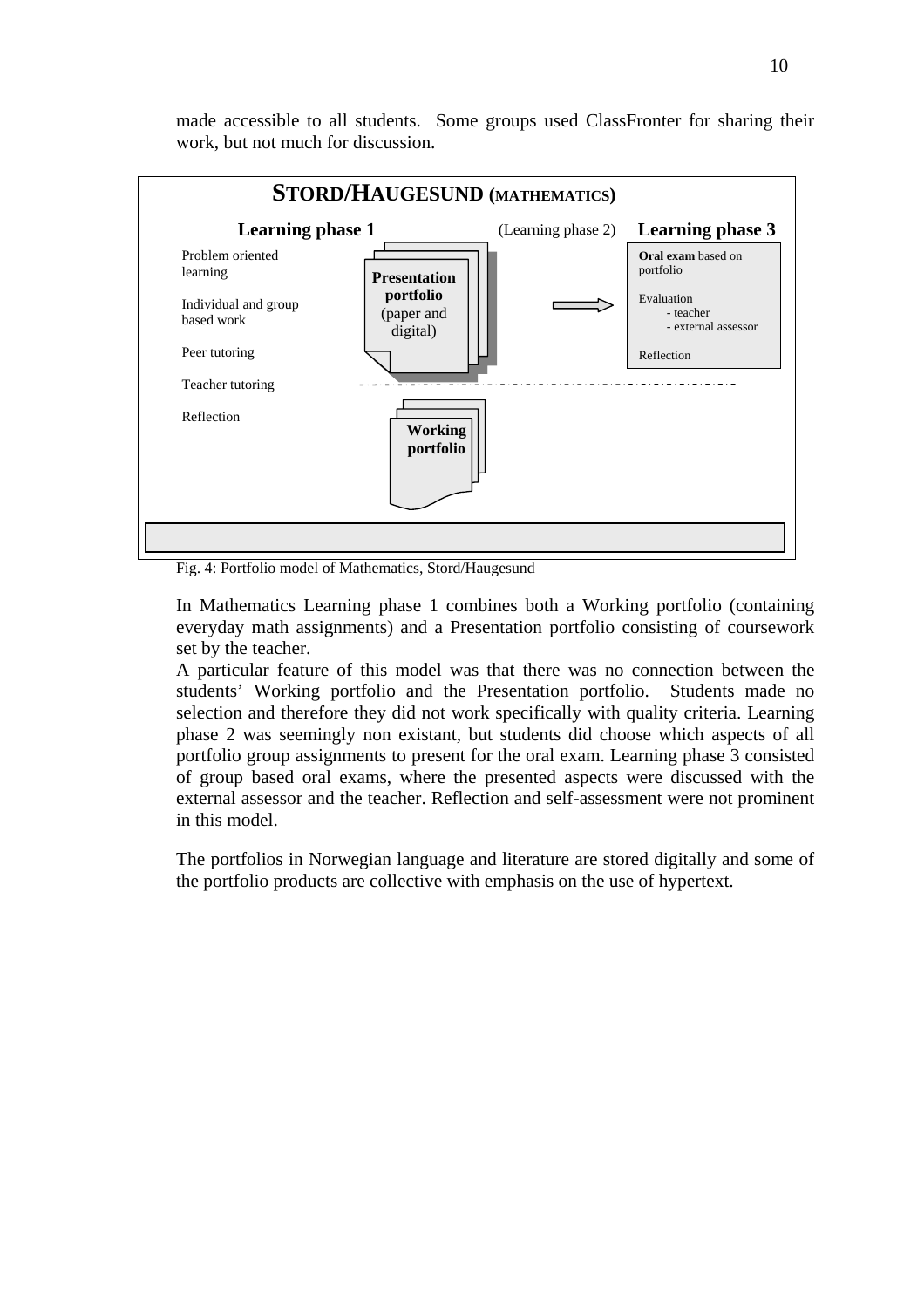

*Fig. 5: Portfolio model of Norwegian language and literature (Mother tongue), Stord/Haugesund* 

This portfolio model contains just two learning phases. Learning phase 1 is very similar to the basic model and includes both individual and group work, problem oriented learning, process writing and CSCL. Learning phase 2 is omitted as there is no selection and therefore very little self-reflection or self assessment.

All components in the Working/Presentation portfolio must be accepted by the teacher in order for the student to take the exam, which is a 5 day home based essay exam (Learning phase 3). The assignment is made by the teacher, but based on the portfolio contents. Students are expected to reflect on their work as part of the exam. External assessor and teacher grade the essay, which only counts for 50 % of the grade. The remaining 50% is based on a traditional written exam. The criteria are largely implicit and not discussed with students.

# **V. SUMMARY AND DISCUSSION**

### **Some general findings**

- 1. Portfolios influence the pedagogical processes in all the sites.
- 2. There is considerable emphasis on social learning processes in all the sites.
- 3. Unless cooperation and collaboration is built into the portfolio assignments, individual work continues to be dominant. Assignments are therefore crucial.
- 4. Developing an integrated portfolio and ICT pedagogy is a major change and takes time.
- 5. Increased workload is a problem both for teachers and students, especially the first semester due to the demands of developing the specific competencies in using the mediating tools (i.e. computer literacy, collaboration competence, portfolio genre knowledge).
- 6. None of the sites utilize fully the learning potential in all the three phases of the basic model. Some improvement areas are: a) criteria work in phase 1 and 2, b) student written reflective texts, c) self-assessment and selection. The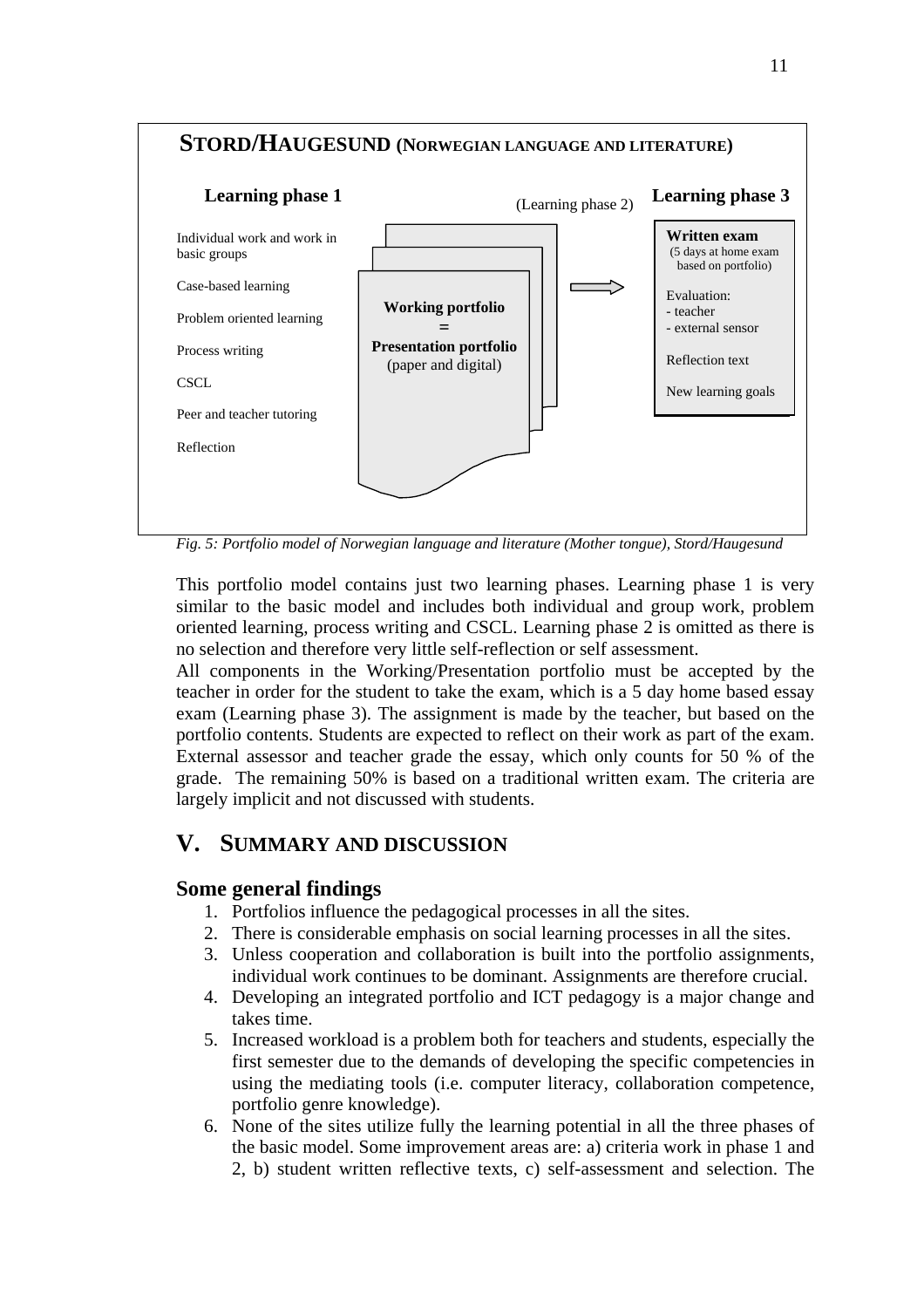lack of focus on selection and criteria work seems to be significant in both sites, and students are not likely to be involved in reflection and selfassessment unless this is built into the assignment or specifically asked for in phase 2.

7. Portfolios used as a basis for final exams have resulted in more varied exam forms which students find more meaningful and where the learning aspect is more prominent as compared to traditional exams.

### *How are the learning phases in the model utilized in the sites?*

### *Learning phase 1.*

In our sites the use of portfolios and ICT has resulted in changes in the way student learning is organized and there are concerted efforts to create a more collaborative learning environment, also including elements of peer tutoring. Our basic model has a clear focus on student controlled perspective in contrast to the teacher and curriculum controlled perspective (Lave, 1997). Teacher education in Norway has traditionally a strong focus on teacher and curriculum control. The data from our examples indicate that learning in all sites are still mainly teacher and curriculum controlled and that moving the locus of control to students is a hard and difficult process.

Collaborative knowledge production may be documented in individual portfolios, group portfolios or through thematic portfolios constructed across individual portfolios. Ideally both the quality of products and processes should be documented. With a few exceptions, the portfolios in this project have all been individual, though Vestfold in general reports that the fact that the portfolios are transparent has strengthened the collaborative activities among the students. Since students so far have more experience producing individual products and teachers likewise have more experience in evaluating those, there is a need for developing expertise on collective portfolios.

Both our sites use digital tools for building collective, thematic structures between the portfolios. Vestfold's focus is here on the use of hypertext and this site has come a long way in exploring the new learning potential in hypertextual writing and collaboration. Stord/Haugesund has utilized hypertext as well as database dialogue (Bjørlykke & Økland, 2002, Engelsen, 2002b).

### *Learning phase 2*

Learning phase 2 is weakly represented in our project. Some examples do not distinguish between a working and a Presentation portfolio. None of the sites have had a strong focus on selection, self-assessment or on developing evaluation criteria. Selection is often connected with what to present at the oral exam, and then documenting variety may take precedence over depth. There is clearly a large improvement potential in introducing collective reflection and discussion of what constitutes good quality in each discipline, relating this to the specific genres students have used for documentation in their portfolios. The collection-selection aspect of our model may not be feasible in short courses where there is only time for a limited number of projects or assignments. Criteria work and reflection could still be built into the process.

### *Learning phase 3*

Learning phase 3 presents great variations. There are four exam models: 1) the portfolio itself is being graded 2) the portfolio form the basis from which students extract material to present at an oral exam 3) students are assesses on their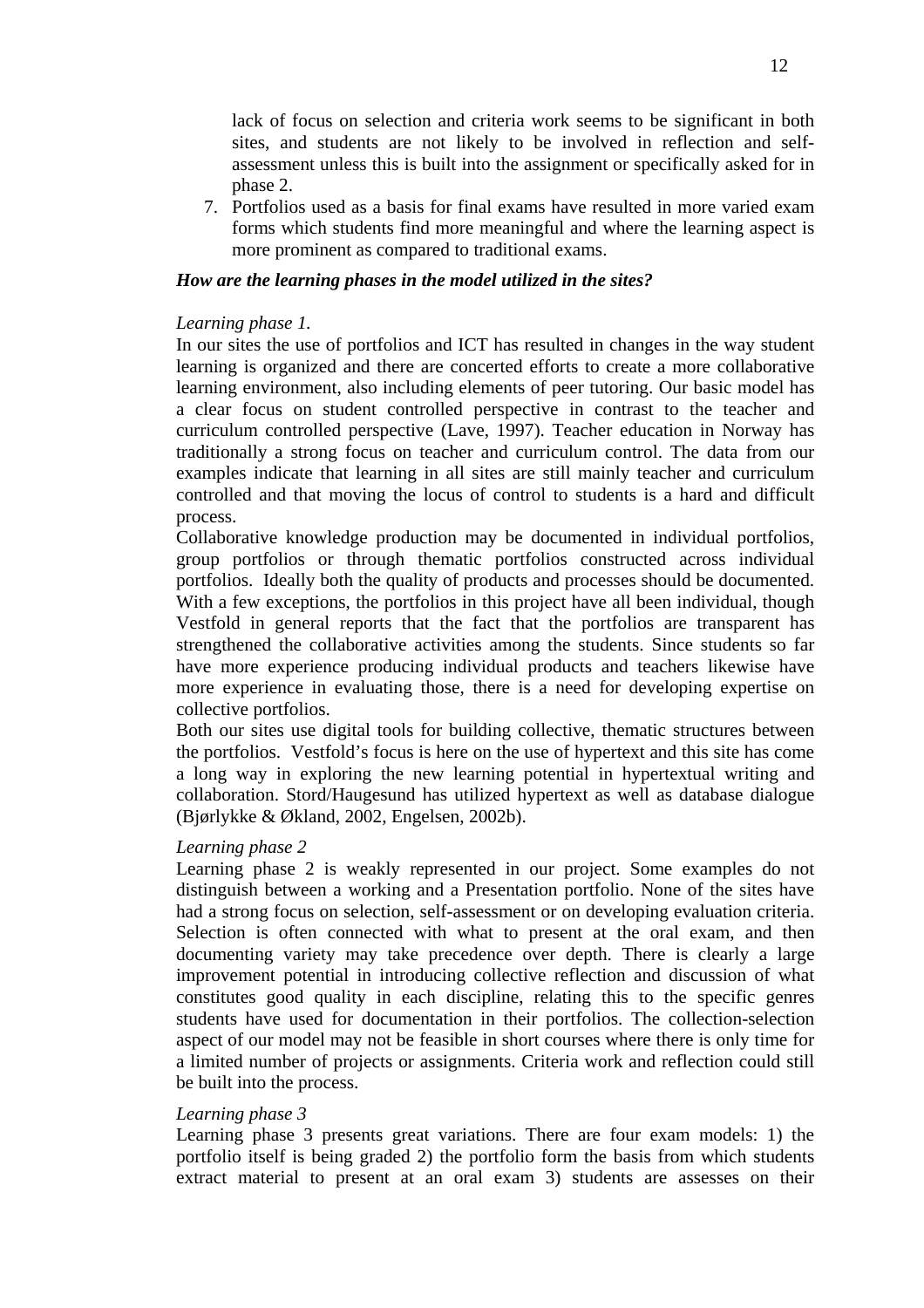performance on written exams, which may more or less directly build on portfolio contents. 4) Written or oral exams are used as supplement to portfolios, for instance to check student coverage of curriculum content. In both sites the final grade is decided by the exam commission, and there is no self or peer assessment involved in phase 3. There is some limited focus on students developing new learning goals and on further use of digital portfolios in some of the examples.

### *The potential of communication and digitalization*

In all the four examples ICT is a more or less central aspect. ICT is used both for peer and teacher response, but the problem is the time factor. The Stord/Haugesund math example indicates low activity in web-based discussion, the explicitly expressed reason being that both students and teachers find face to face oral communication to be less time consuming than written communication. The mothertongue example from Stord/Haugesund indicates that there is a great unused potential in enhancing student and teacher competences in response giving. The Mother tongue example from Vestfold indicates that introducing synchronous dialogue (chat) leads to enhanced net based dialogue among students, and in the Religion examples they claim that the aspect of transparencies seems to have positive impact on the collaboration among peers. In general our data show that the participants are optimistic about netbased communication, but we have so far little evidence about how this improves portfolio processes or acts as a catalyst for change.

An even more important question is whether digital portfolios provide qualitatively new learning opportunities for students. Both Vestfold and Stord/Haugesund provide examples of digital portfolio processes that bring new dimensions to the learning environment. First, the individual student who has to use hypertextual links to fellow students' texts or to external sources, has to read this source quite well in order to do so. Constructing collective, thematic web-structures across the individual portfolios thus provide new learning opportunities. There are also examples in our material of structures crossing institutional borders through joint projects. Here students literally built new knowledge that was distributed to all the participants as well as to the world outside the classroom. Collective structures across portfolios could thus amount to more than the sum of the individual portfolios. The use of dialogues around the pupil-text database at Stord/Haugesund is also an example of a portfolio element that can be considered a collective text produced through collaborative activity, where students, college teachers and the partner school teachers are regarded as participants (See Bjørlykke & Økland, 2002, Engelsen, 2002b). This is also one of the few examples in our material where portfolio assignments is designed to connect different communities of practice.

In spite of these notable examples, our material indicates that ICT is still not fully integrated into the learning ecology of any of the sites, and that there is an unexploited potential here.

### **V. A theory based discussion of three critical aspects of portfolio work**

In this section we want to limit our discussion to three aspects of portfolio work that our empirical material has shown to be critical: negotiated portfolio assignments, reflection/self-assessment and the format of summative assessment. We will explore some implications of looking at *portfolios as reifications of practice* for each of these.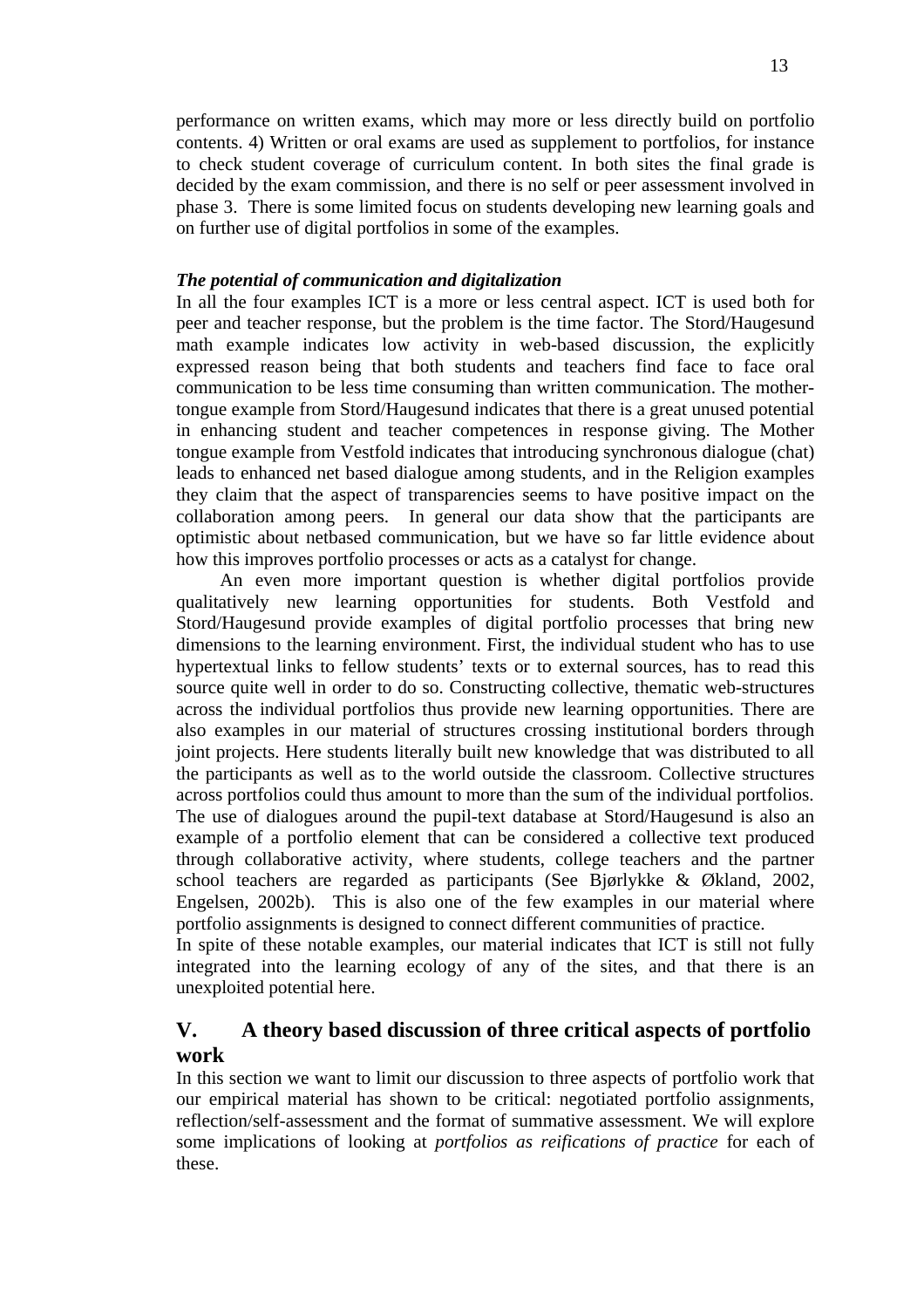*Negotiated, authentic assignments – a key to tapping the learning potential of portfolios?*  If we look at portfolios as reification, portfolio assignments must provide opportunities for rich and complex learning situations, where students experience central aspects of professional practice, and are challenged to bring together both disciplinary content and didactics. Assignments should also signal the need for collaboration. The key question for teachers to ask initially is, What kind of practice do we want students to document in the portfolio? Asking students to reproduce information or to solve problems where there are right and wrong answers make uninteresting portfolio assignments in a teacher education context. Problems need to be complex even if reification of individual cognitive activity is the goal, and when reification of multifaceted practices is the desirable goal, assignments need to be carefully designed.

In our view portfolio assignments in teacher education need to have some degree of *authenticity*. According to Schaffer and Resnick (1999, p. 197) "thick authenticity" means that it is personal meaningful, it relates to "real life", it demands disciplinary thinking and self-reflection. We would add that such assignments need to be discussed and negotiated with students, and in cases where other partners are implicated (for instance practice teachers), also with them (Vines 2002). Time frames, participants' ICT competencies, documentation genres and quality criteria also need to be negotiated (Engelsen 2002a). Because of the complexity of portfolio assignments aiming at tying together theory and practice, the ground work for successful learning in all three phases is laid in the assignment. Both sites provide examples of authentic portfolio assignments, both involving cooperation with pupils and practice teachers and students at other university colleges.

### *Reflection and self-assessment as vital elements of professional identity building*

In presenting our basic model we have argued that reflection and self-assessment is closely tied to the act of selecting texts or objects for the Presentation portfolio (Learning phase 2). Our empirical material has shown that sometimes the Working Portfolio and the Presentation Portfolio is the same and there is no selection. This may be the case if the course is short and there is not enough time for a variation of assignments or when a course is project based. Our basic model may not fit all, but it is possible to build reflection and self-assessment into the portfolio assignment itself in such a way that it becomes part of what is documented (reflection in learning phase 1).

Reflection and self-assessment can be argued for from different theoretical perspectives. From a socio cultural viewpoint these features of portfolio work are elements of students' identity building, and for future teachers, this is a particularly important aspect. Wenger (1998) underlines the close relationship between identity and practice. The way students participate in their communities of practice shape their identities as teachers, whether they are conscious of it or not. Reflection and self-assessment strengthen these identity forming processes by making them explicit and we think it is vital that they are part of the portfolio work, also documented in the form of text. Whether or not reflective texts should be assessed, has been a controversial question. We advocate great caution here because identity issues are not well suited for grading. This does not mean, however, that criteria become irrelevant for reflective texts. Quality criteria are important for students in order to self-assess, but these criteria also need to be negotiated in order for students to make them their own. Wenger sees identity as emerging from "negotiated experience of self (in terms of participation and reification)" (Ibid. p. 150). The clue to enhancing the learning potential in reflection and self-assessment for teacher education students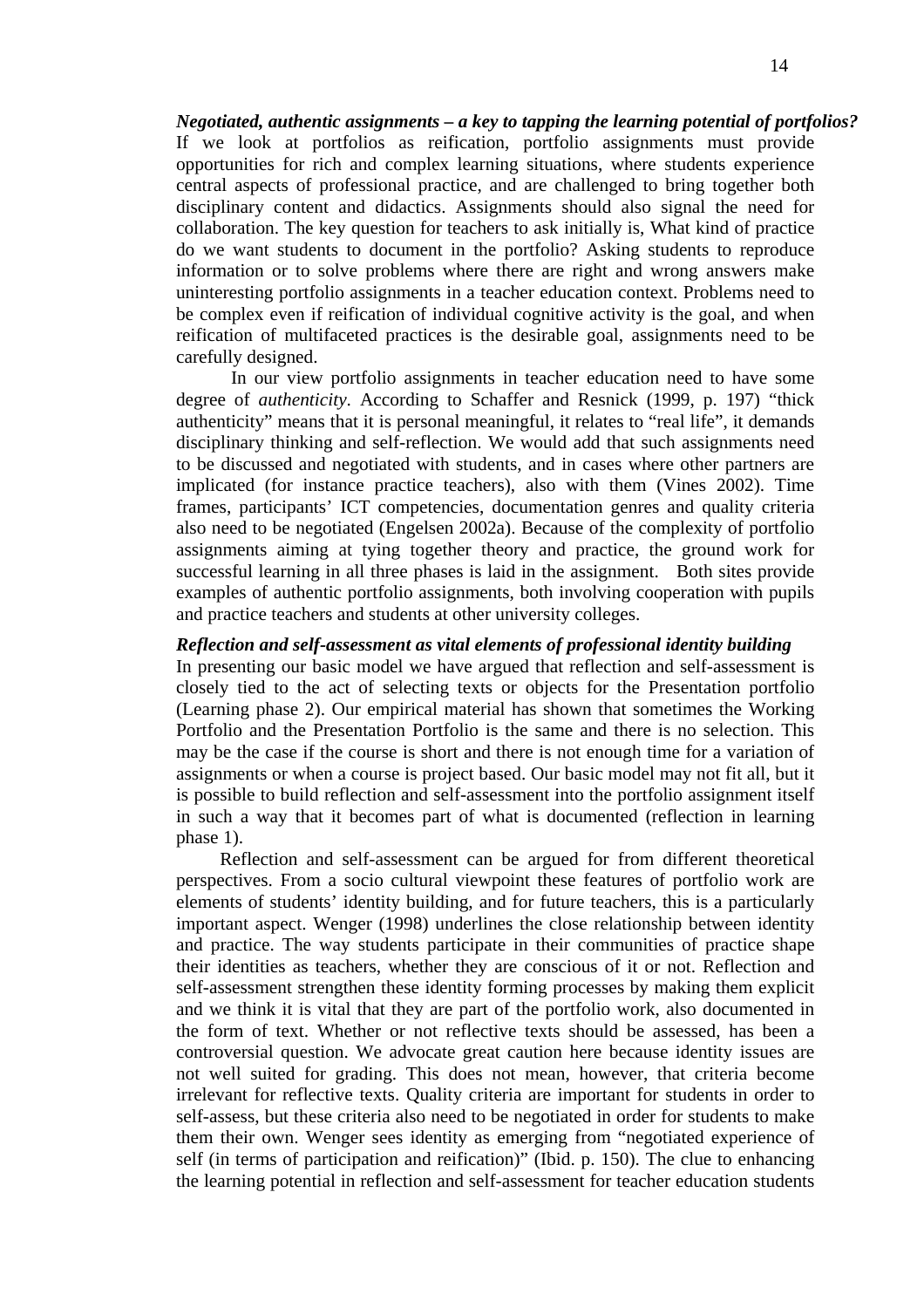may rather lie in sharing them with trusted peers and teachers instead of in grading such texts.

From what we have seen in the three sites, teacher education portfolios have a potential for bringing a number of experiences and practices together for the students and thus play an important role in developing their identities as future teachers. Much of this potential is, however, still unused.

### *Students' participation in the exam – an underrated learning potential?*

From a theoretical understanding of portfolios as reification of practice, it does not make sense to let an assessor grade the portfolio as an isolated act. According to Wenger, participation and reification both require and enable each other: "it takes our participation to produce, interpret and use reification; so there is no reification without participation. On the other hand, our participation requires interaction and thus generates shortcuts to coordinated meanings that reflect our enterprises and our takes on the world "(Wenger, 1998, p. 66). In our two sites they have tried out exams where students present their portfolio for the exam commission. Such exam situations, which allow students' participation and opens up for negotiation of meaning, can bring out more of the "iceberg" of the process than just the tip which can possibly be documented in the portfolio itself. On the one hand the portfolio entries need to yield enough material for outsiders to understand what has been learnt; on the other hand not everything can be documented. Students who have been interviewed about their oral exam find an exam situation built on their own presentation of their portfolios very meaningful. First of all because they feel they are much more in control than would be the case when they just hand in a portfolio for grading. Second because of the dialogic interaction with the commission. Students report that the significance of such an exam does not stop with the grade, but that they use the feedback from the commission to reflect on their future as teachers.

### **VI. SOME CONCLUDING REMARKS**

The core issue in the assessment discussion seems to be the relation between formative and summative assessment, and our experience is that discussion about changing the assessment system from traditional exams to a portfolio based system is often reduced to the question of how to secure fairness and justice according to pschycometric ways of thinking. Our basic model emphasizes collaborative and metareflective aspects, criteria development and self and peer assessment. stronger focus on these aspects involves a shift of focus from summative to formative assessment which seems fundamental for increasing the learning potential of portfolios, a perspective that we have aimed to legitimize through our theoretical perspective. In addition to this we have also shown the learning potential in new exam formats. Altogether this implicates the hard process of shifting the locus of control and giving legitimate roles to the learners as equal members of the communities of practice (Wenger, 1998).

Changing the assessment system has more to do with learning in general than with assessment as an isolated phenomenon. Our analysis show that the metareflective aspects are still underdeveloped and our two sites advocate further development in these areas in order to enhance student learning.

We are now in a transition phase cultures of learning and cultures of assessment are changing and live side by side in all educational institutions. It is therefore necessary to analyze what characterizes the cultural contexts in higher education, particularly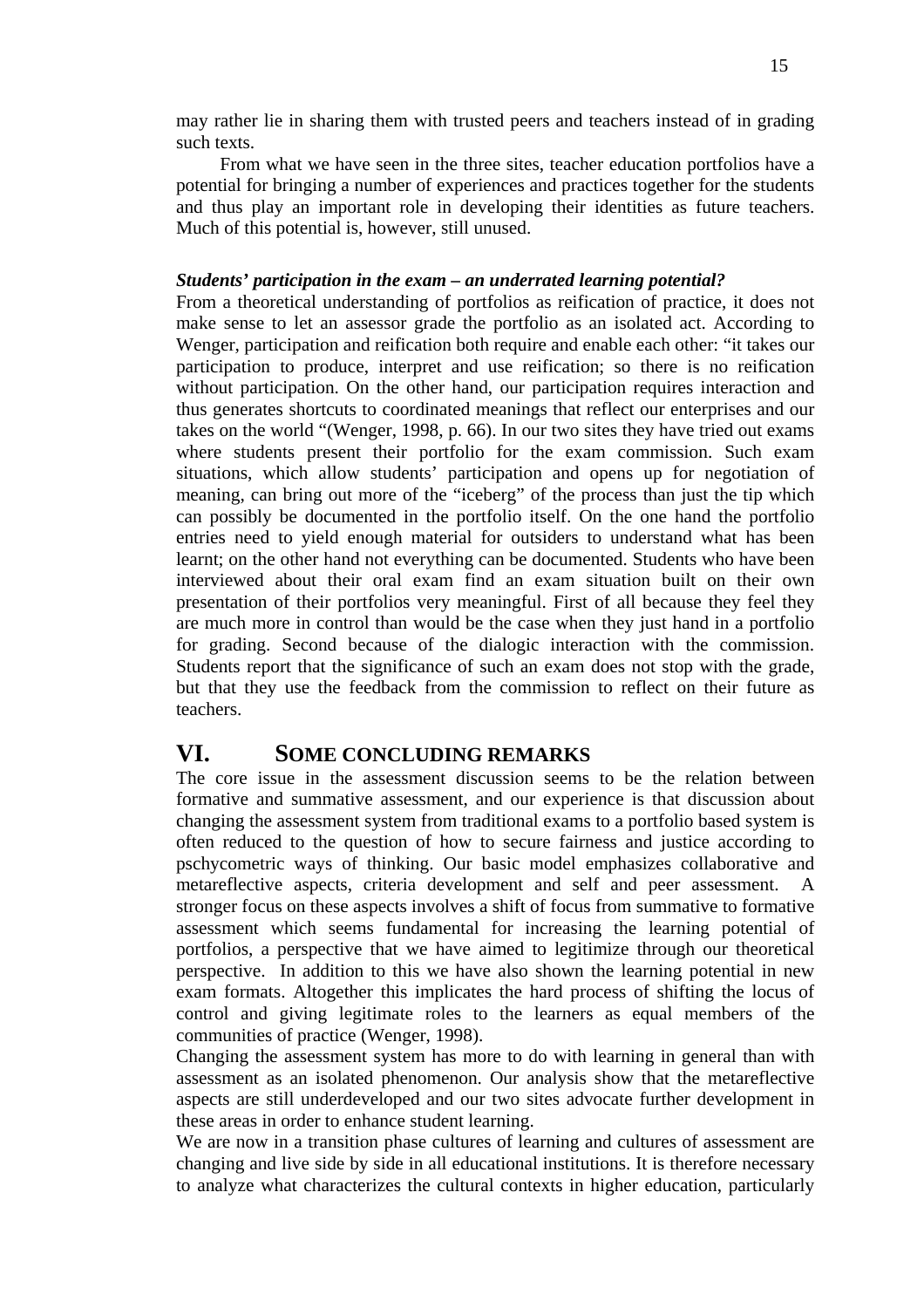what view of knowledge and learning the teachers adhere to. Traditional sit down exams where student collaboration is banned, was the result of a view of knowledge as objective and transferable and individually based. It is therefore logical that reproduction of knowledge and not the production was fore grounded in this assessment culture. If portfolio assessment is introduced into a culture dominated by a traditional view of knowledge and learning, the outcome may either be an instrumentalization of portfolios or a change in the culture itself. Portfolios are a strong change agent, but there is always a danger that it will be used only to document knowledge reproduction. We will argue that this is the case if teaching goes on as before and the only difference is that students on an individual basis produce artifacts that are collected in a portfolio. In a traditional assessment culture, where the control aspect of evaluation is highlighted, there will be considerable resistance against making portfolios alone the basis of assessment. The compromise is often that in combination with a traditional exam, the latter accounts for most of the grade.

Teacher education must provide students with basic disciplinary knowledge and teaching skills that enable them to function well in their first job as teachers. It is impossible, however, to provide them with everything they need, and therefore one of the most important tasks of teacher education is to educate teachers with the ability to self assess their own work, to discern for themselves what they need to learn and adopt adequate strategies of learning. In school contexts this means among other things to be able to learn from their colleagues (peers) and be critical to established cultures at the same time. Maybe this is an ultimate goal of collaborative portfolio models? In that case teacher education needs to be much more audacious in transferring responsibility and control to the students.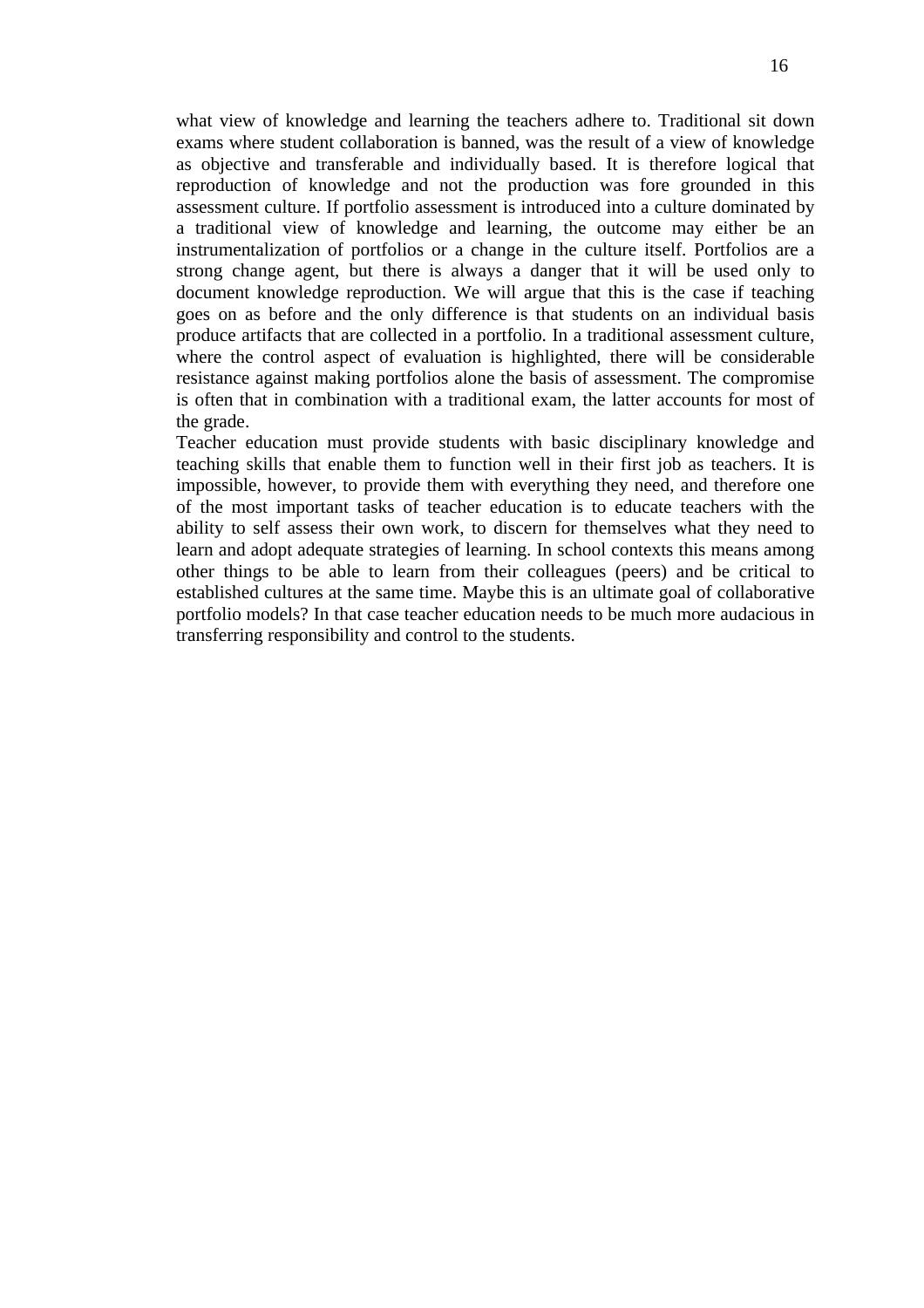#### **REFERENCES:**

BAKHTIN, M.M. (1986) **Speech genres and other late essays***.* Ed. CARYL EMERSON & MICHAEL HOLQUIST. Trans. V. W. MCGEE. (Austin, University of Texas Press)

BJØRLYKKE, BJØRN & ØKLAND, NILS TORE (2002): Database som læringsrom, in LUDVIGSEN, S. & HOEL, T.L.: **Et utdanningssystem i endring** (Oslo, Cappelen Akademisk Forlag)

BLACK, I, et.al. (red.) (1994) **New directions in portfolio assessment. Reflective practice, critical theory and large-scale scoring.** *(*Portsmouth, NH: Boynton/Cook, Heinemann)

BROWN, G, BULL, J. & PENDLEBURY, M. (1997) **Assessing student learning in higher education.** (London/New York, Routledge)

BROWN, J. S, COLLINS, A., DUGUID, P. (1989) Situated cognition and the culture of learning. *Educational Researcher*, 18 (1) pp. 32-42.

BRUFFEE, K. (1993) **Collaborative learning : higher education, interdependence, and the authority of knowledge**, (Baltimore, John Hopkins University Press)

DYSTHE, O.(red.)(1996) **Ulike perspektiv på læring og læringsforskning**. (Oslo, Cappelen Akademisk Forlag)

DYSTHE, O. red.(2001) **Dialog, samspel og læring.** (Oslo, Abstrakt)

ENGELSEN, K.S. (2002a) Lærerutdanning og utvikling av praksisfeltyet, in LUDVIGSEN, S. & HOEL, T.L.: **Et utdanningssystem i endring** (Oslo, Cappelen Akademisk Forlag)

ENGELSEN, K.S. (2002b) Reflection and collective knowledge building structured through a database dialogue, (Paper at **NERA-congress**, Tallinn 7-9. March 2002)

GIPPS, C. (1994) Beyond testing. **Towards a theory of educational assessment**, (London, Falmer Press)

GREENO, J. COLLINS, A., RESNICK, L. 1996. *Cognition and Learning*, in D. BERLINER & R. CALFEE, (ed.) *Handbook of Educational Psychology*, pp. 15-46.

HAMP-LYONS & CONDON (2000) *Assessing the Portfolio: Principles for Practice, Theory, Research,* (NJ, Hampton Press)

KOSCHMANN, T. (1996) Paradigm shifts and instructional technology: An introduction, in T. KOSCHMANN (Ed.) *CSCL: Theory and practice of an emerging paradigm.* (Mahwah; NJ: Lawrence Erlbaum Associates, Publishers, pp. 1-22)

LAVE, J. (1997) Learning, apprenticeship, social practice, in **Nordisk pedagogik,** Vol.17. nr.3.

LAVE, J. & WENGER, E. (1991) **Situated learning. Legitimate peripheral participation**, (New York, Cambridge University Press)

MCDONALD, J. (2002) Developing competent e-learners: the role of assessment. (Paper at the **EARLI/Northumbria Assessment Conference**, august 2002)

MCLAUGHLIN, M. & VOGT, M. E. (1996) **Portfolios in Teacher Education**, (International Reading Association)

NOU 2000:14*:* Frihet med ansvar. Om høgre utdanning og forskning i Norge*.* **Mjøsutvalgets instilling.**

OTNES, H. (2002). Collective digital text development in teacher education. Hypertext and dialogism in digital portfolios, (Paper at **NERA-congress**, Tallinn 7-9. March 2002)

Parlamentary proposition 27/(2000-2001): **Gjør din plikt - Krev din rett Kvalitetsreform av høyere utdanning**. (http://www.odin.dep.no/ufd/norsk/publ/stmeld/014001-040004/index-dok000-b-n-a.html )

PAULSSON, F. L, PAULSSON, P. R. & MEYER, C (1991) What makes a portfolio a portfolio? in **Educational Leadership** 48, 5, p. 60-63

ROSCHELL, J. & BEREND, S (1995) The construction of shared knowledge in collaborative problem solving, in C. O' MALLEY (ed) **Computer-supported collaborative learning**,p. 69-97 (Berlin: Springer forlag. )

SALOMON, G. (1995) What does the design of effective CSCL require and how do we study its effects? In SCHNASE, J. L., CUNNIUS, E. L: (eds.) *CSCL 95. Computer support for collaborative learning*, pp. 147-156, (Mahwah, NJ.: Lawrence Erlbaum. Ass.)